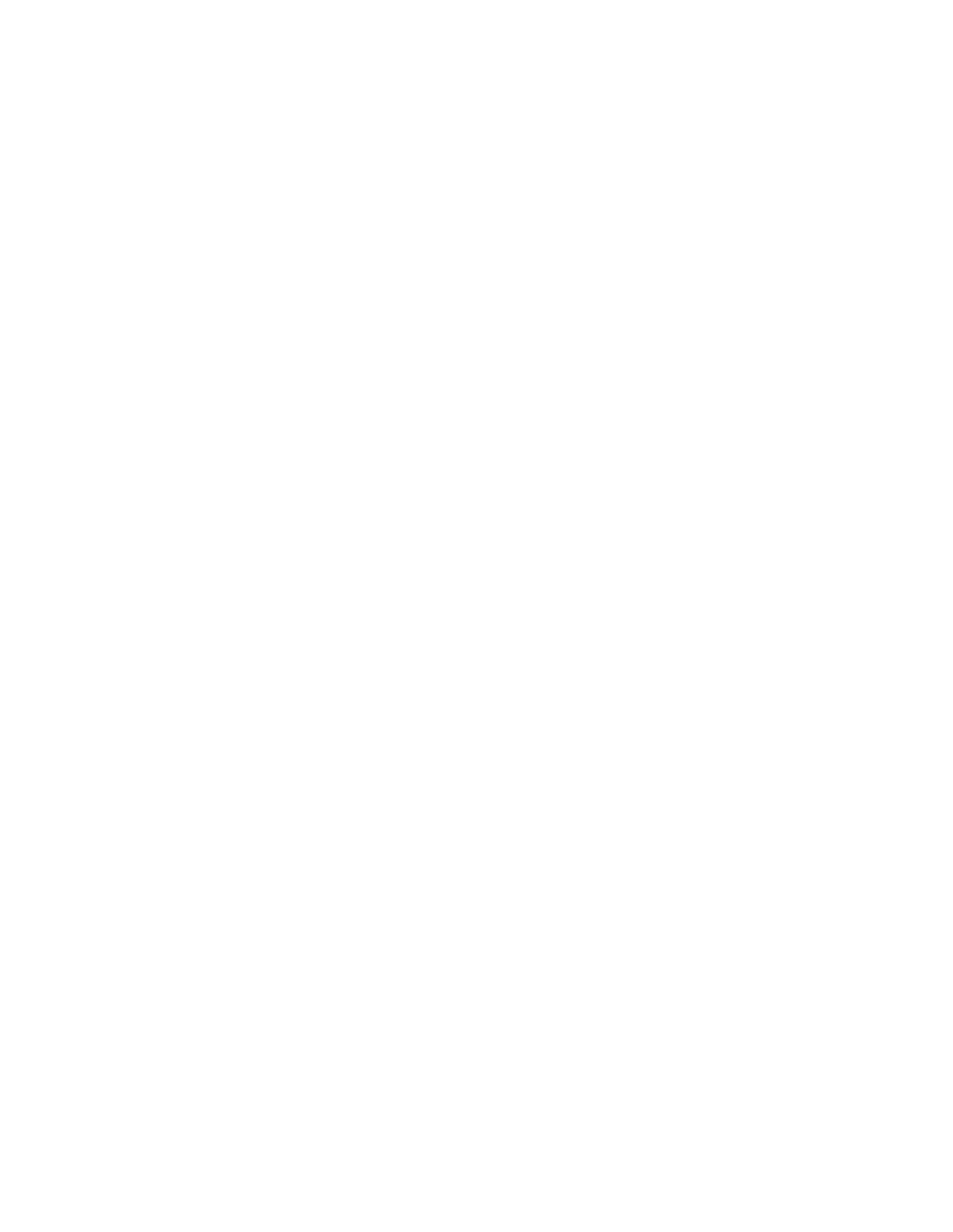|      | <b>KBS India Limited</b>                                    |                  |                    |          |                         |                     |             |                                                       |   |         |           |                            |            |         |                     |            |                   |           |
|------|-------------------------------------------------------------|------------------|--------------------|----------|-------------------------|---------------------|-------------|-------------------------------------------------------|---|---------|-----------|----------------------------|------------|---------|---------------------|------------|-------------------|-----------|
|      | Table I - Summary Statement holding of specified securities |                  |                    |          |                         |                     |             |                                                       |   |         |           |                            |            |         |                     |            |                   |           |
|      |                                                             |                  |                    |          |                         |                     |             |                                                       |   |         |           |                            |            |         |                     |            |                   |           |
|      |                                                             |                  |                    |          |                         |                     | Sharehol    | <b>Number of Shares</b><br>Sharehol<br>No. of         |   |         |           |                            |            |         |                     |            |                   |           |
|      |                                                             |                  |                    |          |                         |                     | ding as a   |                                                       |   |         |           | <b>Shares</b>              | ding, as a |         |                     | pledged or |                   |           |
|      |                                                             |                  |                    |          |                         |                     |             | % of total Number of Voting Rights held in each class |   |         |           | Underlyin %                |            |         | Number of Locked in | otherwise  |                   | Number    |
|      |                                                             |                  |                    | No. of   | No. of                  |                     | no. of      | of securities                                         |   |         |           | assuming                   |            | shares  |                     | encumbered |                   | of equity |
|      |                                                             |                  | No. of             | Partly   | shares                  |                     | shares      |                                                       |   |         |           | Outstandi full             |            |         |                     |            |                   | shares    |
|      |                                                             |                  | fully paid paid-up |          | underlyin               |                     |             | (calculate No of Voting Rights                        |   |         |           | ng                         | conversio  |         | As a % of           |            | As a % of held in |           |
|      |                                                             | Nos. of          | up equity equity   |          |                         | Total nos. d as per |             |                                                       |   |         |           | Total as a convertibl n of |            |         | total               |            | total             | demateri  |
|      |                                                             | sharehold shares |                    | shares   | <b>Depositor</b> shares |                     | SCRR,       | Class eg: Class eg:                                   |   |         | % of      |                            | convertib  |         | <b>Shares</b>       |            | <b>Shares</b>     | alised    |
|      | Category Category of shareholder                            | ers              | held               | held     | y Receipts held         |                     | 1957)       |                                                       | v | Total   | $(A+B+C)$ | securities e               |            | No. (a) | held(b)             | No. (a)    | held(b)           | form      |
|      | (11)                                                        | (III)            | (IV)               | (v)      | (VI)                    | $(VII) =$           | (VIII) As a |                                                       |   | (IX)    |           | (X)                        | $(XI)$ =   |         | (X  )               |            | (XIII)            | (XIV)     |
| (A)  | <b>Promoter &amp; Promoter Group</b>                        |                  | 3113128            |          |                         | 3113128             | 36.534      | 3113128                                               |   | 3113128 | 36.534    |                            | 36.534     |         |                     |            |                   | 3113128   |
| (B)  | Public                                                      | 838              | 5408060            | $\Omega$ |                         | 5408060             | 63.466      | 5408060                                               |   | 5408060 | 63.466    |                            | 63.466     |         |                     | 0 NA       | <b>NA</b>         | 5264500   |
| (C)  | Non Promoter - Non Public                                   |                  |                    |          |                         |                     |             |                                                       |   |         |           |                            |            |         |                     | 0 NA       | <b>NA</b>         |           |
| (C1) | <b>Shares Underlying DRs</b>                                |                  |                    |          |                         |                     |             |                                                       |   |         |           |                            |            |         |                     | 0 NA       | <b>NA</b>         |           |
| (C2) | <b>Shares Held By Employee Trust</b>                        |                  |                    |          |                         |                     |             |                                                       |   |         |           |                            |            |         |                     | 0 NA       | <b>NA</b>         |           |
|      | Total                                                       | 843              | 8521188            |          |                         | 8521188             | 100         | 8521188                                               |   | 8521188 | 100       |                            | 100        |         |                     |            |                   | 8377628   |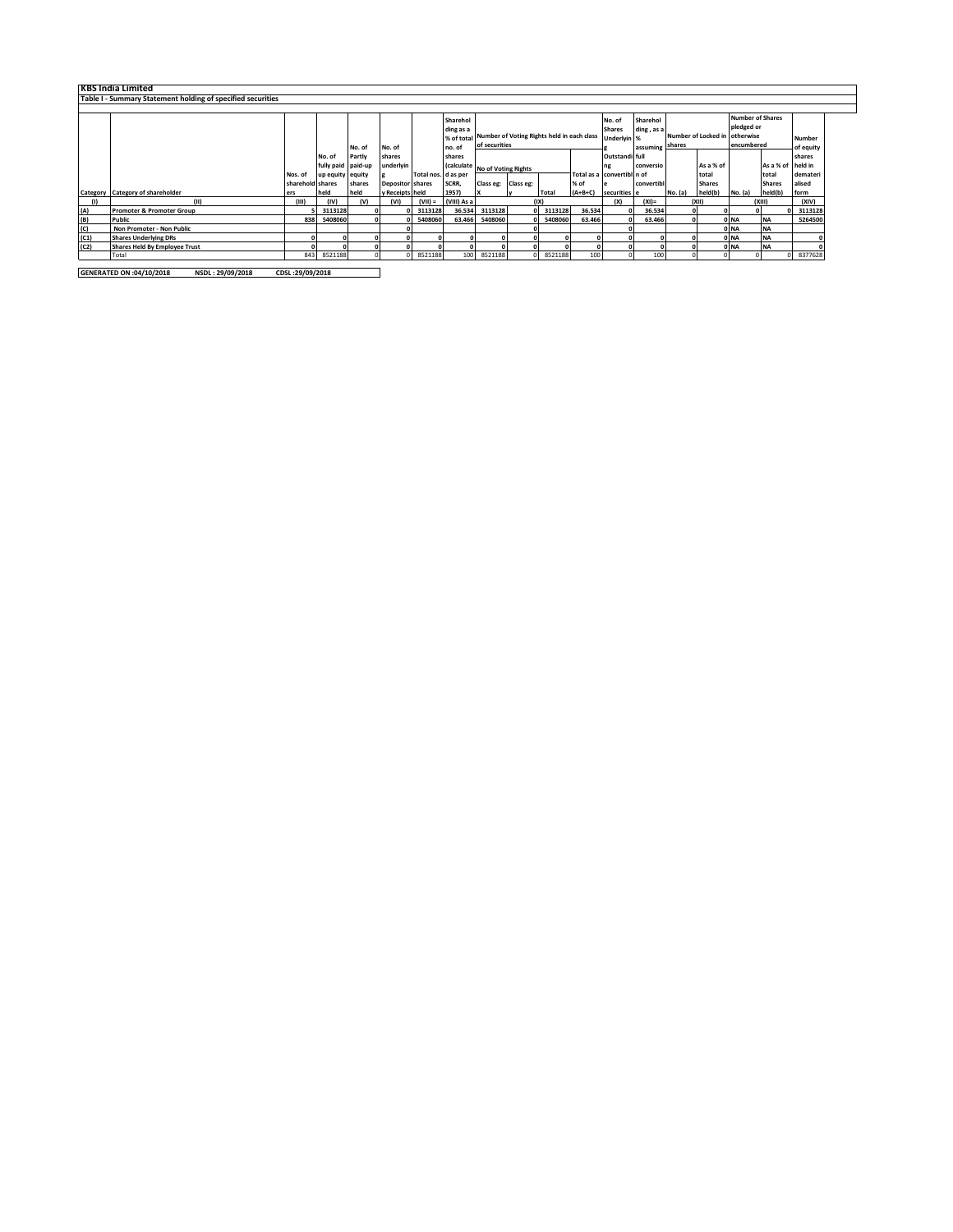|               | <b>KBS India Limited</b>                                                             |                   |          |                    |        |                  |              |                                 |                                                             |   |         |                                                 |                               |           |          |                                                                                               |         |                            |              |
|---------------|--------------------------------------------------------------------------------------|-------------------|----------|--------------------|--------|------------------|--------------|---------------------------------|-------------------------------------------------------------|---|---------|-------------------------------------------------|-------------------------------|-----------|----------|-----------------------------------------------------------------------------------------------|---------|----------------------------|--------------|
|               | Table II - Statement showing shareholding pattern of the Promoter and Promoter Group |                   |          |                    |        |                  |              |                                 |                                                             |   |         |                                                 |                               |           |          |                                                                                               |         |                            |              |
|               |                                                                                      |                   |          |                    |        |                  |              |                                 |                                                             |   |         |                                                 |                               |           |          |                                                                                               |         |                            |              |
|               |                                                                                      |                   |          |                    |        | No. of<br>shares |              | Sharehol<br>ding %<br>calculate | Number of Voting Rights held in each class<br>of securities |   |         | <b>Shares</b><br>Underlyin a %<br>Outstand full | ding, as                      | shares    |          | <b>Number of Shares</b><br>pledged or<br>assuming Number of Locked in otherwise<br>encumbered |         | <b>Number</b><br>of equity |              |
|               |                                                                                      |                   |          | No. of             | Partly | underlyin        |              | d as per                        |                                                             |   |         |                                                 | ing                           | conversio |          |                                                                                               |         |                            | shares       |
|               |                                                                                      |                   |          | fully paid paid-up |        |                  | <b>Total</b> | SCRR,                           | No of Voting Rights                                         |   |         |                                                 | convertib n of                |           |          | As a % of                                                                                     |         | As a % of held in          |              |
|               |                                                                                      |                   | Nos. of  | up equity equity   |        | Deposito nos.    |              | 1957 As a                       |                                                             |   |         | Total as a le                                   |                               | convertib |          | total                                                                                         |         | total                      | demateri     |
|               |                                                                                      |                   | sharehol | shares             | shares | rv               | shares       | % of                            | Class eg: Class eg:                                         |   |         | % of                                            | securities le                 |           |          | <b>Shares</b>                                                                                 |         | <b>Shares</b>              | alised       |
|               | <b>Category &amp; Name of the shareholders</b>                                       | PAN               | ders     | held               | held   | Receipts held    |              | $(A+B+C2)$ X                    |                                                             |   | Total   | $(A+B+C)$                                       | (including securities No. (a) |           |          | held(b)                                                                                       | No. (a) | held(b)                    | form         |
|               | (1)                                                                                  | (11)              | (III)    | (IV)               | (v)    | (VI)             | $(VII) =$    | (VIII) As a                     |                                                             |   | (1)     |                                                 | (X)                           | $(XI) =$  |          | (X  )                                                                                         |         | (X  )                      | (XIV)        |
|               | Indian                                                                               |                   |          |                    |        |                  |              |                                 |                                                             |   |         |                                                 |                               |           |          |                                                                                               |         |                            |              |
| (a)           | Individuals / Hindu Undivided Family                                                 |                   |          | 3113128            |        |                  | 3113128      | 36.534                          | 3113128<br>2209688                                          |   | 3113128 | 36.534                                          | $\sqrt{2}$                    | 36.534    |          |                                                                                               |         |                            | 3113128      |
|               | <b>Tushar Suresh Shah</b>                                                            | AABPS6518C        |          | 2209688            |        |                  | 2209688      | 25.9317                         |                                                             |   | 2209688 | 25.9317                                         |                               | 25.9317   | $\Omega$ |                                                                                               |         |                            | 2209688      |
|               | Madhu Suresh Shah                                                                    | <b>BRNPS2685C</b> |          | 881220             |        |                  | 881220       | 10.3415                         | 881220                                                      |   | 881220  | 10.3415                                         |                               | 10.3415   |          |                                                                                               |         |                            | 881220       |
|               | Tanya Tushar Shah                                                                    | DONPS0249H        |          | 20000              |        |                  | 20000        | 0.2347                          | 20000                                                       |   | 20000   | 0.2347                                          |                               | 0.2347    |          |                                                                                               |         |                            | 20000        |
|               | Namita Tushar Shah                                                                   | AXSPS3192C        |          | 1120               |        |                  | 1120         | 0.0131                          | 1120                                                        |   | 1120    | 0.0131                                          |                               | 0.0131    |          |                                                                                               |         |                            | 1120         |
|               | <b>Tanay Tushar Shah</b>                                                             | CIOPS3101C        |          | 1100               |        |                  | 1100         | 0.0129                          | 1100                                                        |   | 1100    | 0.0129                                          | $\sqrt{2}$                    | 0.0129    |          |                                                                                               |         |                            | 1100         |
| $\frac{1}{2}$ | Central Government / State Government(s)                                             |                   |          |                    |        |                  |              |                                 |                                                             |   |         |                                                 | $\Omega$                      |           |          |                                                                                               |         |                            | $\mathbf{0}$ |
|               | <b>Financial Institutions / Banks</b>                                                |                   |          |                    |        |                  | n            |                                 |                                                             |   | $\sim$  | $\sqrt{2}$                                      | $\mathbf{r}$                  | $\Omega$  |          |                                                                                               |         |                            | $\Omega$     |
| (d)           | Any Other (Specify)                                                                  |                   |          |                    |        |                  |              |                                 |                                                             |   |         |                                                 | $\mathbf{r}$                  |           |          |                                                                                               |         |                            | n            |
|               | Sub Total (A)(1)                                                                     |                   |          | 3113128            |        |                  | 3113128      | 36.534                          | 3113128                                                     | n | 3113128 | 36.534                                          | $\sqrt{2}$                    | 36.534    |          |                                                                                               |         |                            | 3113128      |
| 2             | Foreign                                                                              |                   |          |                    |        |                  |              |                                 |                                                             |   |         |                                                 |                               |           |          |                                                                                               |         |                            |              |
|               | Individuals (Non-Resident Individuals / Foreign                                      |                   |          |                    |        |                  |              |                                 |                                                             |   |         |                                                 |                               |           |          |                                                                                               |         |                            |              |
| (a)           | Individuals)                                                                         |                   |          |                    |        |                  |              |                                 |                                                             |   |         |                                                 |                               |           |          |                                                                                               |         |                            | o            |
| (b)           | Government                                                                           |                   |          |                    |        |                  |              |                                 |                                                             |   |         | n                                               | $\Omega$                      | $\Omega$  |          |                                                                                               |         |                            | $\Omega$     |
| (c)           | <b>Institutions</b>                                                                  |                   |          |                    |        |                  |              |                                 |                                                             |   |         |                                                 | $\mathbf{r}$                  | n         |          |                                                                                               |         |                            | $\sqrt{2}$   |
| (d)           | <b>Foreign Portfolio Investor</b>                                                    |                   |          |                    |        |                  |              |                                 |                                                             |   |         |                                                 | $\sqrt{2}$                    |           |          |                                                                                               |         |                            | O            |
| (e)           | Any Other (Specify)                                                                  |                   |          |                    |        |                  |              |                                 |                                                             |   |         |                                                 | $\sqrt{2}$                    |           |          |                                                                                               |         |                            | n            |
|               | Sub Total (A)(2)                                                                     |                   |          |                    |        |                  |              |                                 |                                                             | n |         |                                                 | $\sqrt{2}$                    | $\Omega$  |          |                                                                                               |         |                            |              |
|               | Total Shareholding Of Promoter And Promoter Group (A)=                               |                   |          |                    |        |                  |              |                                 |                                                             |   |         |                                                 |                               |           |          |                                                                                               |         |                            |              |
|               | $(A)(1)+(A)(2)$                                                                      |                   |          | 3113128            |        |                  | 3113128      |                                 | 36.534 3113128                                              |   | 3113128 | 36.534                                          | $\Omega$                      | 36.534    |          |                                                                                               |         |                            | 3113128      |

**Details of Shares which remain unclaimed may be given hear along with details such as number of shareholders, outstanding shares held in demat/unclaimed suspense account, voting rights which are frozen etc.**

**Note :**

(1) PAN would not be displayed on website of Stock Exchange(s)<br>(2) The term 'Encumbrance' has the same meaning as assigned under regulation 28(3) of SEBI (Substantial Acquisition of Shares and Takeovers) Regulations, 2011.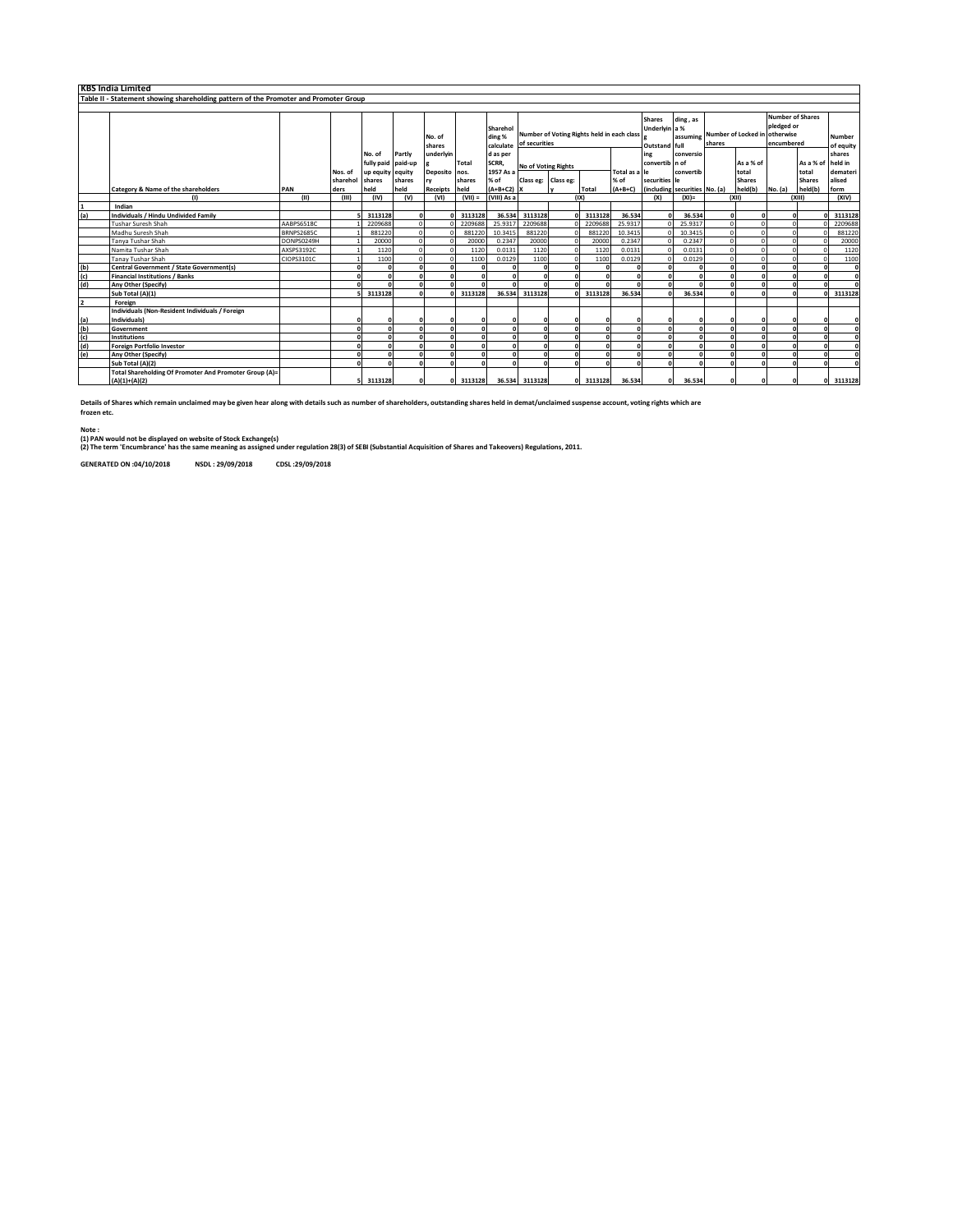|                                                                              | <b>KBS India Limited</b>                                   |            |                  |            |         |                  |                  |                                 |                                                             |              |              |                                                                              |                |                               |              |                                                                  |                 |                     |              |
|------------------------------------------------------------------------------|------------------------------------------------------------|------------|------------------|------------|---------|------------------|------------------|---------------------------------|-------------------------------------------------------------|--------------|--------------|------------------------------------------------------------------------------|----------------|-------------------------------|--------------|------------------------------------------------------------------|-----------------|---------------------|--------------|
| Table III - Statement showing shareholding pattern of the Public shareholder |                                                            |            |                  |            |         |                  |                  |                                 |                                                             |              |              |                                                                              |                |                               |              |                                                                  |                 |                     |              |
|                                                                              |                                                            |            |                  |            |         |                  |                  |                                 |                                                             |              |              |                                                                              |                |                               |              |                                                                  |                 |                     |              |
|                                                                              |                                                            |            |                  |            |         | No. of<br>shares |                  | Sharehol<br>ding %<br>calculate | Number of Voting Rights held in each class<br>of securities |              |              | Sharehol<br>No. of<br><b>Shares</b><br>ding, as a<br>Underlyin %<br>assuming |                | Number of Locked in<br>shares |              | <b>Number of Shares</b><br>pledged or<br>otherwise<br>encumbered |                 | Number<br>of equity |              |
|                                                                              |                                                            |            |                  | No. of     | Partly  | underlyir        |                  | d as per                        |                                                             |              |              |                                                                              | Outstandi full |                               |              |                                                                  |                 |                     | shares       |
|                                                                              |                                                            |            |                  | fully paid | paid-up |                  |                  | SCRR,                           |                                                             |              |              |                                                                              | ng             | conversio                     |              | As a % of                                                        |                 | As a % of           | held in      |
|                                                                              |                                                            |            | Nos. of          | up equity  | equity  | Depositor        | <b>Total nos</b> | 1957 As                         | <b>No of Voting Rights</b>                                  |              |              | <b>Total</b> as                                                              | convertib n of |                               |              | total                                                            |                 | total               | demateri     |
|                                                                              |                                                            |            | sharehold shares |            | shares  |                  | shares           | % of                            | Class eg:                                                   | Class eg:    |              | % of                                                                         | l۴             | convertib                     |              | <b>Shares</b>                                                    |                 | <b>Shares</b>       | alised       |
|                                                                              | Category & Name of the shareholders                        | PAN        | ers              | held       | held    | Receipts         | held             | $(A+B+C2)$                      |                                                             |              | Total        | $(A+B+C)$                                                                    | securities     | -le                           | No. (a)      | held(b)                                                          | No. (a)         | held(b)             | form         |
|                                                                              | (1)                                                        | (II)       | (III)            | (IV)       | (V)     | (VI)             | $(VII) =$        | (VIII) As a                     |                                                             |              | (IX)         |                                                                              | (X)            | $(XI) =$                      |              | (XII)                                                            |                 | (XIII)              | (XIV)        |
|                                                                              | Institutions                                               |            |                  |            |         |                  |                  |                                 |                                                             |              |              |                                                                              |                |                               |              |                                                                  |                 |                     |              |
|                                                                              | <b>Mutual Fund</b>                                         |            | $\mathbf{0}$     | n          |         |                  |                  | o                               | $\mathbf{a}$                                                | $\mathbf{r}$ | $\mathbf{a}$ | $\Omega$                                                                     | £              | n                             | o            |                                                                  | 0 <sub>NA</sub> | <b>NA</b>           | $\mathbf{0}$ |
|                                                                              | <b>Venture Capital Funds</b>                               |            | $\mathbf{0}$     | n          |         |                  |                  | $\mathbf{r}$                    | $\mathbf{r}$                                                | $\mathbf{r}$ | $\mathbf{a}$ | $\mathbf{a}$                                                                 |                |                               | o            |                                                                  | 0 <sub>NA</sub> | <b>NA</b>           | $\mathbf{0}$ |
|                                                                              | <b>Alternate Investment Funds</b>                          |            | $\Omega$         |            |         |                  |                  | $\mathbf{o}$                    |                                                             | Ó            |              | $\mathbf{a}$                                                                 |                |                               | $\mathbf{0}$ |                                                                  | 0 <sub>NA</sub> | <b>NA</b>           | $\mathbf{r}$ |
|                                                                              | <b>Foreign Venture Capital Investors</b>                   |            | $\mathbf{o}$     | n          |         |                  |                  | o                               |                                                             | 0            | $\mathbf{a}$ | $\mathbf{0}$                                                                 | n              | n                             | o            |                                                                  | 0 <sub>NA</sub> | <b>NA</b>           | $\mathbf{0}$ |
|                                                                              | <b>Foreign Portfolio Investor</b>                          |            | $\mathbf{0}$     | n          |         | n                |                  | o                               |                                                             | $\mathbf{o}$ | $\Omega$     | $\Omega$                                                                     |                | n                             | o            |                                                                  | 0 <sub>NA</sub> | <b>NA</b>           | n            |
| (a) (b) (c) (d) (e) (f) (g)                                                  | <b>Financial Institutions / Banks</b>                      |            | $\mathbf{o}$     | n          |         |                  |                  | $\mathbf{0}$                    |                                                             | O            | $\Omega$     | $\Omega$                                                                     |                | n                             | <sub>0</sub> |                                                                  | 0 <sub>NA</sub> | <b>NA</b>           | $\Omega$     |
|                                                                              | <b>Insurance Companies</b>                                 |            | $\mathbf{0}$     |            |         |                  |                  | Ó                               |                                                             | Ó            | n            | $\mathbf{a}$                                                                 |                |                               | ō            |                                                                  | 0 <sub>NA</sub> | <b>NA</b>           | $\mathbf{0}$ |
| (h)                                                                          | <b>Provident Funds/ Pension Funds</b>                      |            | $\mathbf{0}$     | n          |         |                  |                  | o                               |                                                             | $\mathbf{r}$ | $\mathbf{0}$ | $\mathbf{0}$                                                                 |                |                               | O            |                                                                  | 0 NA            | <b>NA</b>           | n            |
| (i)                                                                          | Any Other (Specify)                                        |            | $\mathbf{0}$     | n          |         | n                |                  | $\mathbf{0}$                    |                                                             | $\mathbf{o}$ | $\mathbf{a}$ | $\Omega$                                                                     |                | n                             | o            |                                                                  | 0 <sub>NA</sub> | <b>NA</b>           | $\mathbf{0}$ |
|                                                                              | Sub Total (B)(1)                                           |            | $\Omega$         | n          |         |                  |                  | n                               |                                                             | n            |              | n                                                                            |                |                               | $\mathbf{o}$ |                                                                  | 0 NA            | <b>NA</b>           |              |
|                                                                              | Central Government/ State Government(s)/                   |            |                  |            |         |                  |                  |                                 |                                                             |              |              |                                                                              |                |                               |              |                                                                  |                 |                     |              |
| 2                                                                            | <b>President of India</b>                                  |            |                  |            |         |                  |                  |                                 |                                                             |              |              |                                                                              |                |                               |              |                                                                  |                 |                     |              |
|                                                                              | Sub Total (B)(2)                                           |            | $\Omega$         | n          |         | n                | $\Omega$         | n                               | $\mathbf{a}$                                                | n            | $\Omega$     | n                                                                            |                | n                             | $\Omega$     |                                                                  | 0 <sub>NA</sub> | <b>NA</b>           | n            |
| 3                                                                            | <b>Non-Institutions</b>                                    |            |                  |            |         |                  |                  |                                 |                                                             |              |              |                                                                              |                |                               |              |                                                                  |                 |                     |              |
| (a)                                                                          | <b>Individuals</b>                                         |            |                  |            |         |                  |                  |                                 |                                                             |              |              |                                                                              |                |                               | $\Omega$     |                                                                  | <b>NA</b>       | <b>NA</b>           |              |
|                                                                              | i. Individual shareholders holding nominal                 |            |                  |            |         |                  |                  |                                 |                                                             |              |              |                                                                              |                |                               |              |                                                                  |                 |                     |              |
|                                                                              | share capital up to Rs. 2 lakhs.                           |            | 774              | 909659     |         |                  | 909659           | 10.6753                         | 909659                                                      |              | 909659       | 10.6753                                                                      |                | 10.6753                       | O            |                                                                  | 0 NA            | <b>NA</b>           | 791199       |
|                                                                              | ii. Individual shareholders holding nominal                |            |                  |            |         |                  |                  |                                 |                                                             |              |              |                                                                              |                |                               |              |                                                                  |                 |                     |              |
|                                                                              | share capital in excess of Rs. 2 lakhs.                    |            | 20               | 3706124    |         |                  | 3706124          | 43.493                          | 3706124                                                     |              | 3706124      | 43.493                                                                       |                | 43.493                        | n            |                                                                  | 0 NA            | <b>NA</b>           | 3681124      |
|                                                                              | Bhavana Mukesh Motasha                                     | AAOPM2488E |                  | 432639     |         |                  | 43263            | 5.0772                          | 432639                                                      |              | 432639       | 5.0772                                                                       |                | 5.077                         | $\circ$      |                                                                  | 0 <sub>NA</sub> | <b>NA</b>           | 432639       |
|                                                                              | Jeet Ketan Shah                                            | BOKPS8623A |                  | 164300     |         |                  | 16430            | 1.9283                          | 164300                                                      |              | 164300       | 1.9281                                                                       |                | 1.928                         | $\Omega$     |                                                                  | 0 <sub>NA</sub> | <b>NA</b>           | 164300       |
|                                                                              | Jignesh Suresh Kanakia                                     | AGOPK7296J |                  | 121044     |         |                  | 12104            | 1.4205                          | 121044                                                      |              | 121044       | 1.4205                                                                       |                | 1.4205                        | $\Omega$     |                                                                  | 0 <sub>NA</sub> | NA                  | 121044       |
|                                                                              | Ketan Babulal Shah                                         | AAFPS0285A |                  | 900000     |         |                  | 90000            | 10.5619                         | 90000                                                       |              | 900000       | 10.5619                                                                      |                | 10.5619                       | $\Omega$     |                                                                  | 0 <sub>NA</sub> | <b>NA</b>           | 900000       |
|                                                                              | Sandeep P Shah                                             | AAEPS0664E |                  | 463972     |         |                  | 46397            | 5.4449                          | 46397                                                       |              | 463972       | 5.4449                                                                       |                | 5.4449                        | $\Omega$     |                                                                  | 0 <sub>NA</sub> | <b>NA</b>           | 463972       |
|                                                                              | Vaishali Jignesh Kanakia                                   | AGPPK1927K |                  | 137218     |         |                  | 13721            | 1.6103                          | 137218                                                      |              | 137218       | 1.6103                                                                       |                | 1.6103                        | $\Omega$     |                                                                  | 0 <sub>NA</sub> | <b>NA</b>           | 137218       |
|                                                                              | Yogesh H Chandawala                                        | AEBPC9469A |                  | 1047769    |         |                  | 1047769          | 12.296                          | 1047769                                                     |              | 1047769      | 12.296                                                                       |                | 12.296                        | $\Omega$     |                                                                  | 0 <sub>NA</sub> | NA                  | 1047769      |
| (b)                                                                          | <b>NBFCs registered with RBI</b>                           |            |                  | 453278     |         |                  | 453278           | 5.3194                          | 453278                                                      |              | 453278       | 5.3194                                                                       |                | 5.3194                        | ō            |                                                                  | 0 <sub>NA</sub> | <b>NA</b>           | 453278       |
|                                                                              | Sykes And Ray Equities (Mumbai) Private Limited AAECS5169B |            |                  | 453278     |         |                  | 45327            | 5.3194                          | 453278                                                      | $\Omega$     | 453278       | 5.3194                                                                       |                | 5.3194                        | $\circ$      |                                                                  | 0 NA            | <b>NA</b>           | 453278       |
| (c)                                                                          | <b>Employee Trusts</b>                                     |            | $\Omega$         |            |         |                  |                  |                                 |                                                             |              |              |                                                                              |                |                               | $\Omega$     |                                                                  | 0 NA            | <b>NA</b>           | O            |
|                                                                              | <b>Overseas Depositories(holding DRs) (balancing</b>       |            |                  |            |         |                  |                  |                                 |                                                             |              |              |                                                                              |                |                               |              |                                                                  |                 |                     |              |
| (d)                                                                          | figure)                                                    |            | $\Omega$         |            |         |                  |                  |                                 |                                                             |              |              |                                                                              |                |                               | O            |                                                                  | 0 NA            | <b>NA</b>           | $\sqrt{2}$   |
| (e)                                                                          | Any Other (Specify)                                        |            | 43               | 338999     |         |                  | 338999           | 3.9783                          | 338999                                                      | $\Omega$     | 338999       | 3.9783                                                                       |                | 3.9783                        | 0            |                                                                  | 0 <sub>NA</sub> | <b>NA</b>           | 338899       |
|                                                                              | <b>Hindu Undivided Family</b>                              |            | 19               | 246625     |         |                  | 246625           | 2.8943                          | 246625                                                      | O            | 246625       | 2.8943                                                                       |                | 2.8943                        | o            |                                                                  | 0 <sub>NA</sub> | <b>NA</b>           | 246625       |
|                                                                              | Manoj Bhimshi Gala                                         | AAJHM8521K |                  | 186430     |         |                  | 18643            | 2.1878                          | 186430                                                      |              | 186430       | 2.1878                                                                       |                | 2.1878                        | $\Omega$     |                                                                  | 0 <sub>NA</sub> | <b>NA</b>           | 186430       |
|                                                                              | Non Resident Indians (Repat)                               |            |                  | 1000       |         |                  | 1000             | 0.0117                          | 1000                                                        | $\Omega$     | 1000         | 0.0117                                                                       |                | 0.0117                        | $\mathbf{o}$ |                                                                  | 0 <sub>NA</sub> | <b>NA</b>           | 1000         |
|                                                                              | <b>Clearing Member</b>                                     |            | $\overline{a}$   | 22283      |         |                  | 2228             | 0.2615                          | 22283                                                       | O            | 22283        | 0.2615                                                                       |                | 0.261!                        | o            |                                                                  | 0 NA            | <b>NA</b>           | 22283        |
|                                                                              | <b>Bodies Corporate</b>                                    |            | 19               | 69091      |         |                  | 6909:            | 0.8108                          | 69091                                                       | O            | 69091        | 0.8108                                                                       |                | 0.8108                        | $\mathbf{0}$ |                                                                  | 0 NA            | <b>NA</b>           | 68991        |
|                                                                              | Sub Total (B)(3)                                           |            | 838              | 5408060    |         |                  | 540806           | 63.466                          | 5408060                                                     |              | 5408060      | 63.466                                                                       |                | 63.466                        | n            |                                                                  | 0 <sub>NA</sub> | <b>NA</b>           | 5264500      |
|                                                                              | Total Public Shareholding (B)=                             |            |                  |            |         |                  |                  |                                 |                                                             |              |              |                                                                              |                |                               |              |                                                                  |                 |                     |              |
|                                                                              | $(B)(1)+(B)(2)+(B)(3)$                                     |            | 838              | 5408060    |         |                  | 5408060          | 63.466                          | 5408060                                                     | n            | 5408060      | 63.466                                                                       |                | 63.466                        | $\Omega$     |                                                                  | 0 NA            | <b>NA</b>           | 5264500      |

**Details of the shareholders acting as persons in Concert including their Shareholding (No. and %): No. of shareholders No. of Shares**

**Details of Shares which remain unclaimed may be given hear along with details such as number of shareholders, outstanding shares held in demat/unclaimed suspense account, voting rights which are frozen etc.**

**Note : (1) PAN would not be displayed on website of Stock Exchange(s).** 

(2) The above format needs to disclose name of all holders holding more than 1% of total number of shares<br>(3) W.r.t. the information pertaining to Depository Receipts, the same may be disclosed in the respective columns to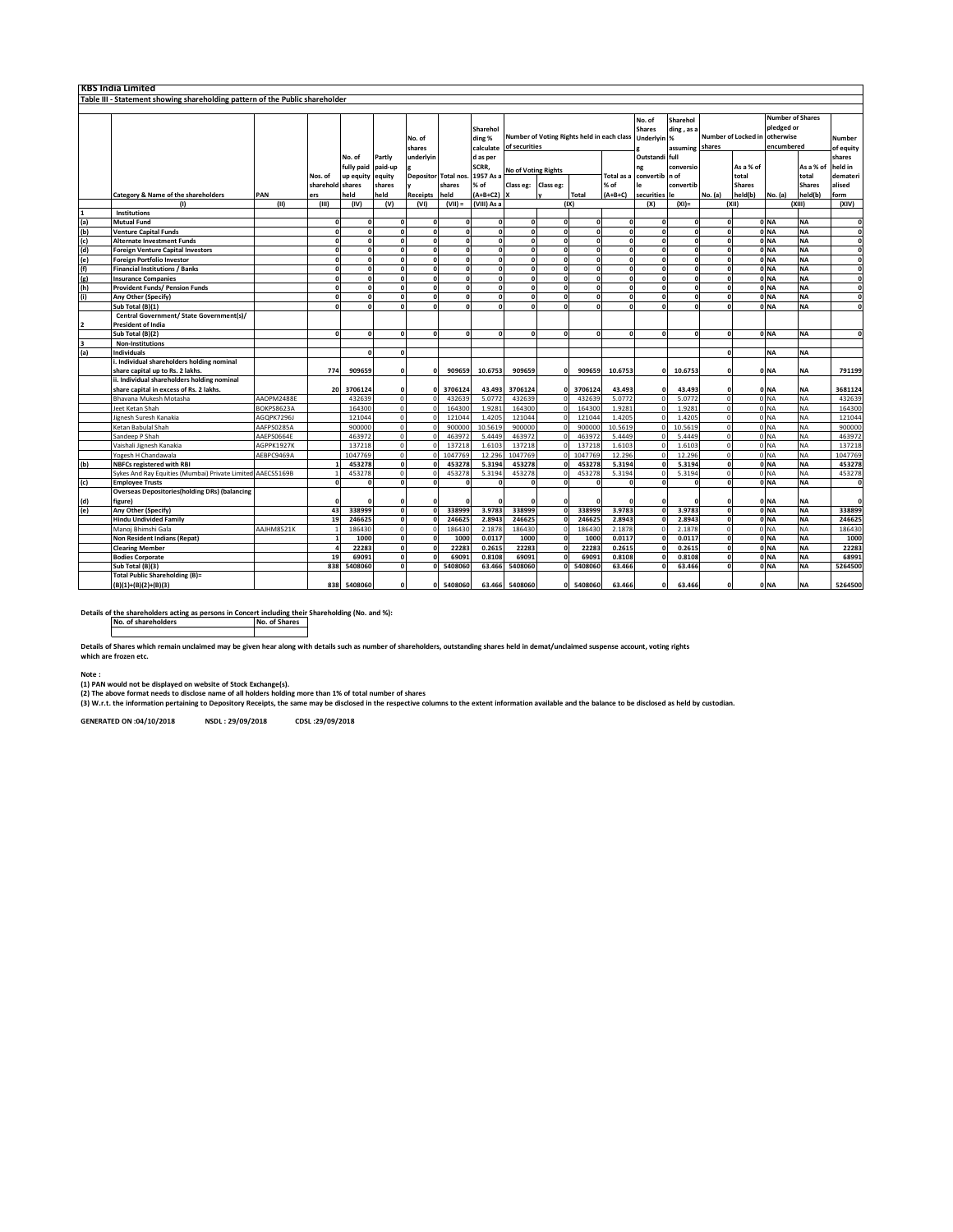| <b>KBS India Limited</b>                                                                      |      |                 |                    |        |               |           |              |                         |  |                                            |               |                               |           |                                        |               |                         |                   |               |
|-----------------------------------------------------------------------------------------------|------|-----------------|--------------------|--------|---------------|-----------|--------------|-------------------------|--|--------------------------------------------|---------------|-------------------------------|-----------|----------------------------------------|---------------|-------------------------|-------------------|---------------|
| Table IV - Statement showing shareholding pattern of the Non Promoter- Non Public shareholder |      |                 |                    |        |               |           |              |                         |  |                                            |               |                               |           |                                        |               |                         |                   |               |
|                                                                                               |      |                 |                    |        |               |           |              |                         |  |                                            |               |                               |           |                                        |               |                         |                   |               |
|                                                                                               |      |                 |                    |        |               |           |              |                         |  |                                            |               | <b>Shares</b>                 | ding, as  |                                        |               | <b>Number of Shares</b> |                   |               |
|                                                                                               |      |                 |                    |        |               |           | Sharehol     |                         |  |                                            |               | Underlyin a %                 |           |                                        |               | pledged or              |                   |               |
|                                                                                               |      |                 |                    |        | No. of        |           | ding %       |                         |  | Number of Voting Rights held in each class |               |                               |           | assuming Number of Locked in otherwise |               |                         |                   | <b>Number</b> |
|                                                                                               |      |                 |                    |        | shares        |           |              | calculate of securities |  |                                            |               | <b>Outstand full</b>          |           | shares                                 |               | encumbered              | of equity         |               |
|                                                                                               |      |                 | No. of             | Partly | underlyin     |           | d as per     |                         |  |                                            |               | ing                           | conversio |                                        |               |                         |                   | shares        |
|                                                                                               |      |                 | fully paid paid-up |        |               | Total     | SCRR,        | No of Voting Rights     |  |                                            |               | convertib n of                |           |                                        | As a % of     |                         | As a % of held in |               |
|                                                                                               |      | Nos. of         | up equity equity   |        | Deposito nos. |           | 1957 As a    |                         |  |                                            | Total as a le |                               | convertib |                                        | total         |                         | total             | demateri      |
|                                                                                               |      | sharehol shares |                    | shares |               | shares    | % of         | Class eg: Class eg:     |  |                                            | % of          | securities le                 |           |                                        | <b>Shares</b> |                         | <b>Shares</b>     | alised        |
| <b>Category &amp; Name of the shareholders</b>                                                | PAN  | ders            | held               | held   | Receipts held |           | $(A+B+C2)$ X |                         |  | Total                                      | $(A+B+C)$     | (including securities No. (a) |           |                                        | held(b)       | No. (a)                 | held(b)           | form          |
| $\omega$                                                                                      | (11) | (III)           | (IV)               | (V)    | (VI)          | $(VII) =$ | (VIII) As a  |                         |  | (XI)                                       |               | (x)                           | $(XI) =$  |                                        | (X  )         |                         | (x  )             | (XIV)         |
| <b>Custodian/DR Holder</b>                                                                    |      |                 |                    |        |               |           |              |                         |  |                                            |               |                               |           |                                        |               | 0 NA                    | <b>NA</b>         |               |
| Employee Benefit Trust (under SEBI (Share based                                               |      |                 |                    |        |               |           |              |                         |  |                                            |               |                               |           |                                        |               |                         |                   |               |
| <b>Employee Benefit) Regulations, 2014)</b>                                                   |      |                 |                    |        |               |           |              |                         |  |                                            |               |                               |           |                                        |               | 0 NA                    | <b>NA</b>         |               |
| Total Non-Promoter- Non Public Shareholding (C)=                                              |      |                 |                    |        |               |           |              |                         |  |                                            |               |                               |           |                                        |               |                         |                   |               |
| $(C)(1)+(C)(2)$                                                                               |      |                 |                    |        |               |           |              |                         |  |                                            |               |                               |           |                                        |               | 0 NA                    | <b>NA</b>         |               |

**Note : (1) PAN would not be displayed on website of Stock Exchange(s).** 

(2) The above format needs to disiose name of all holders holding more than 1% of total number of shares<br>(3) W.r.t. the information pertaining to Depository Receipts, the same may be disclosed in the respective columns to